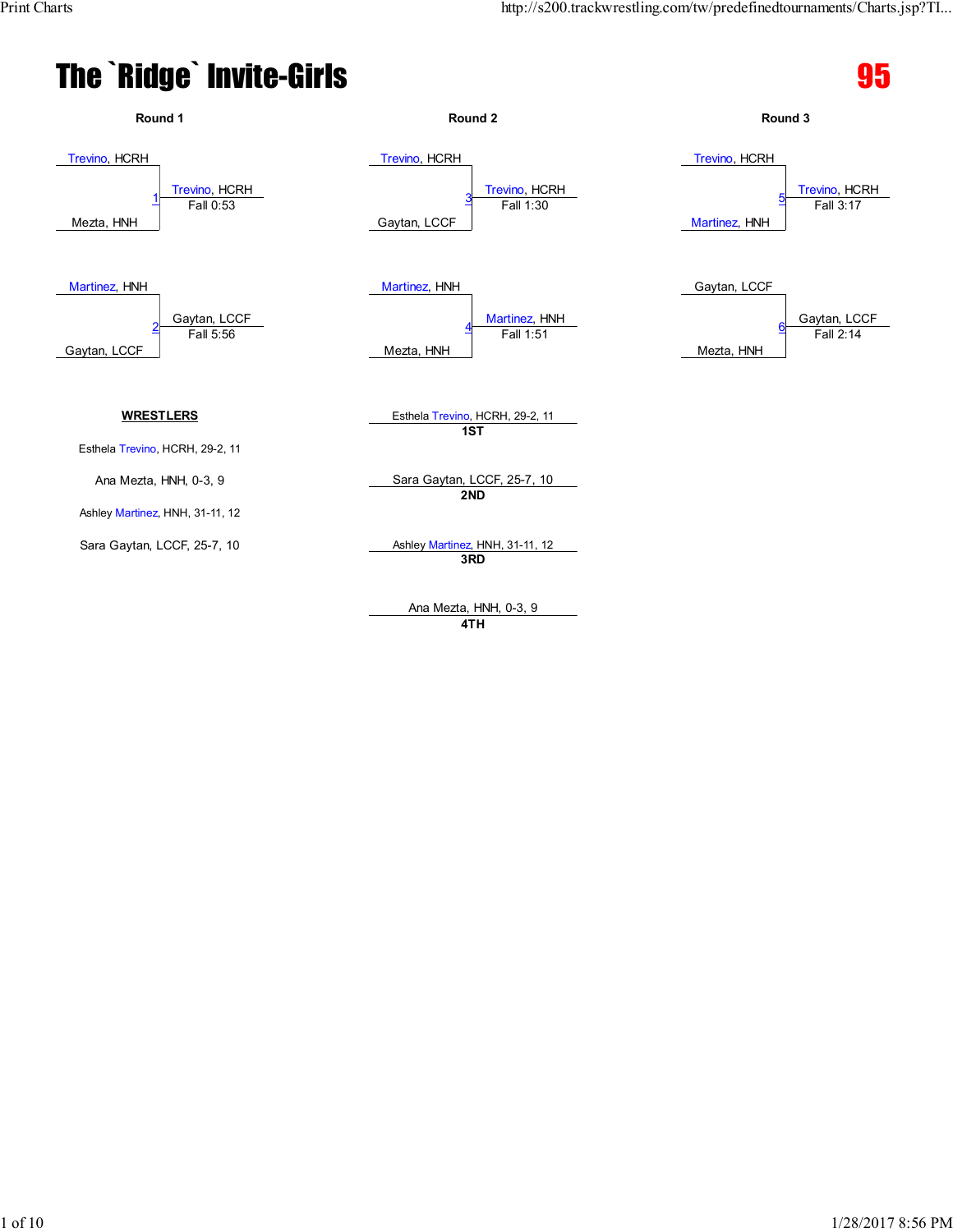



Valeria Rodriguez, HCRH, 0-3, 10 **4TH**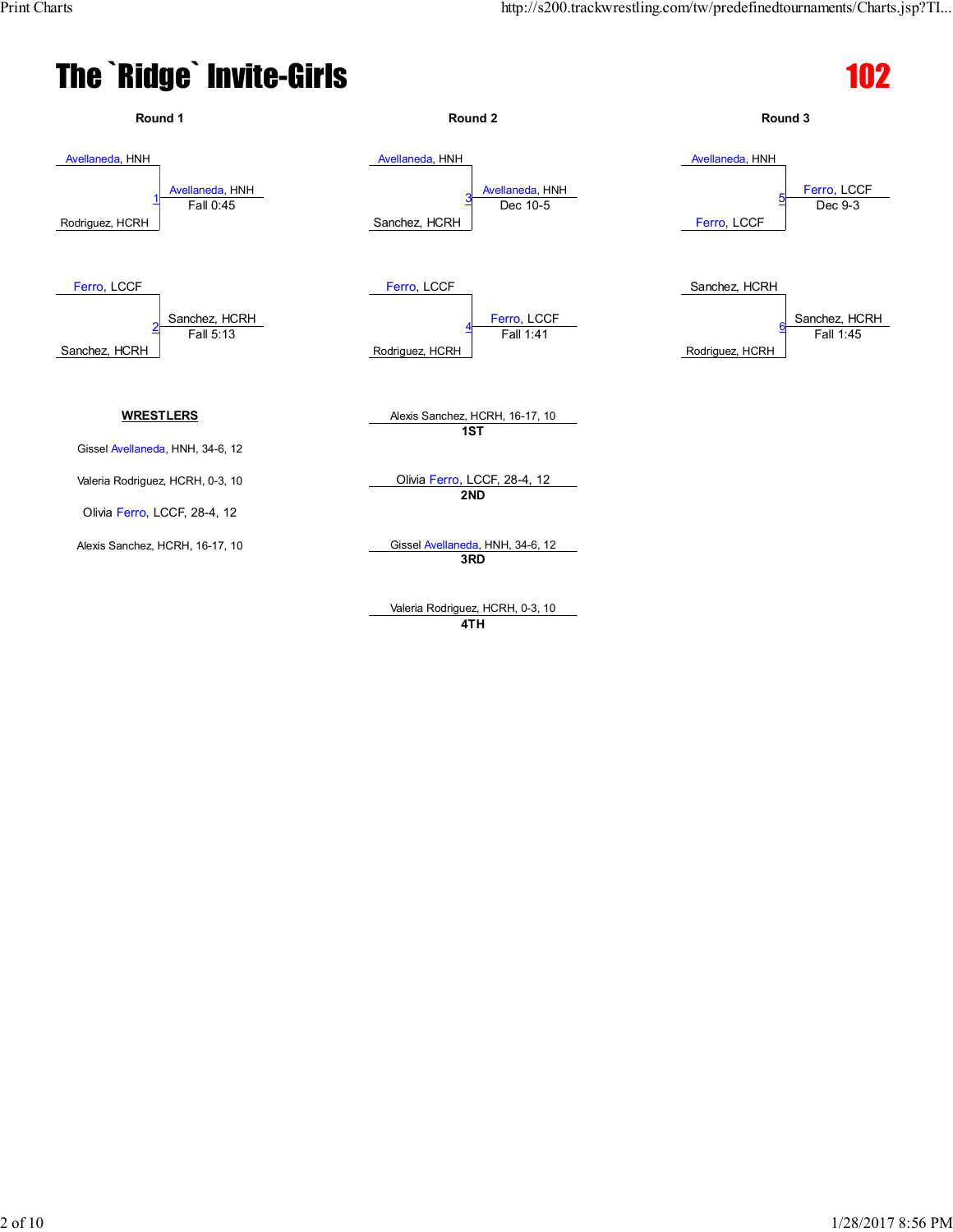

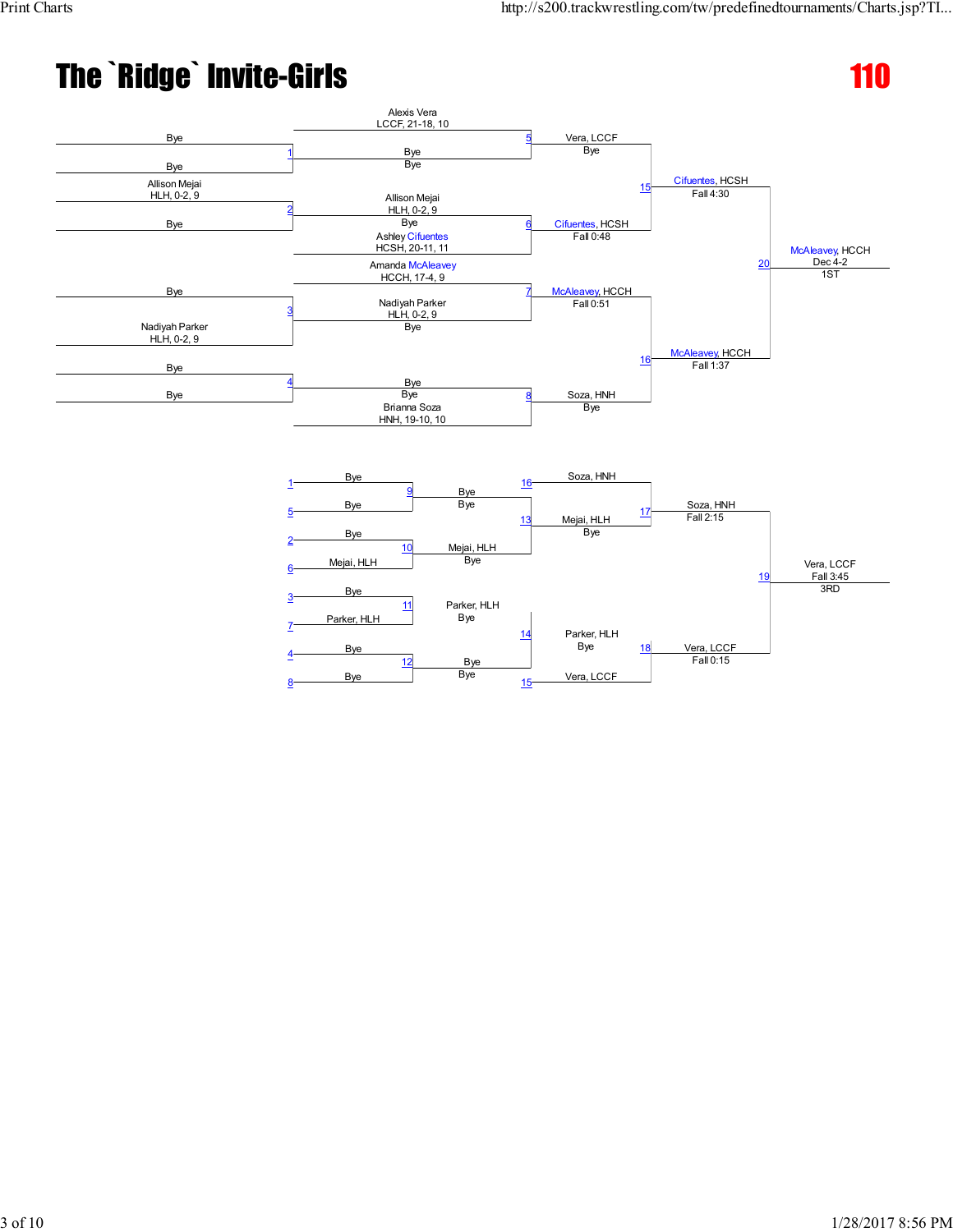

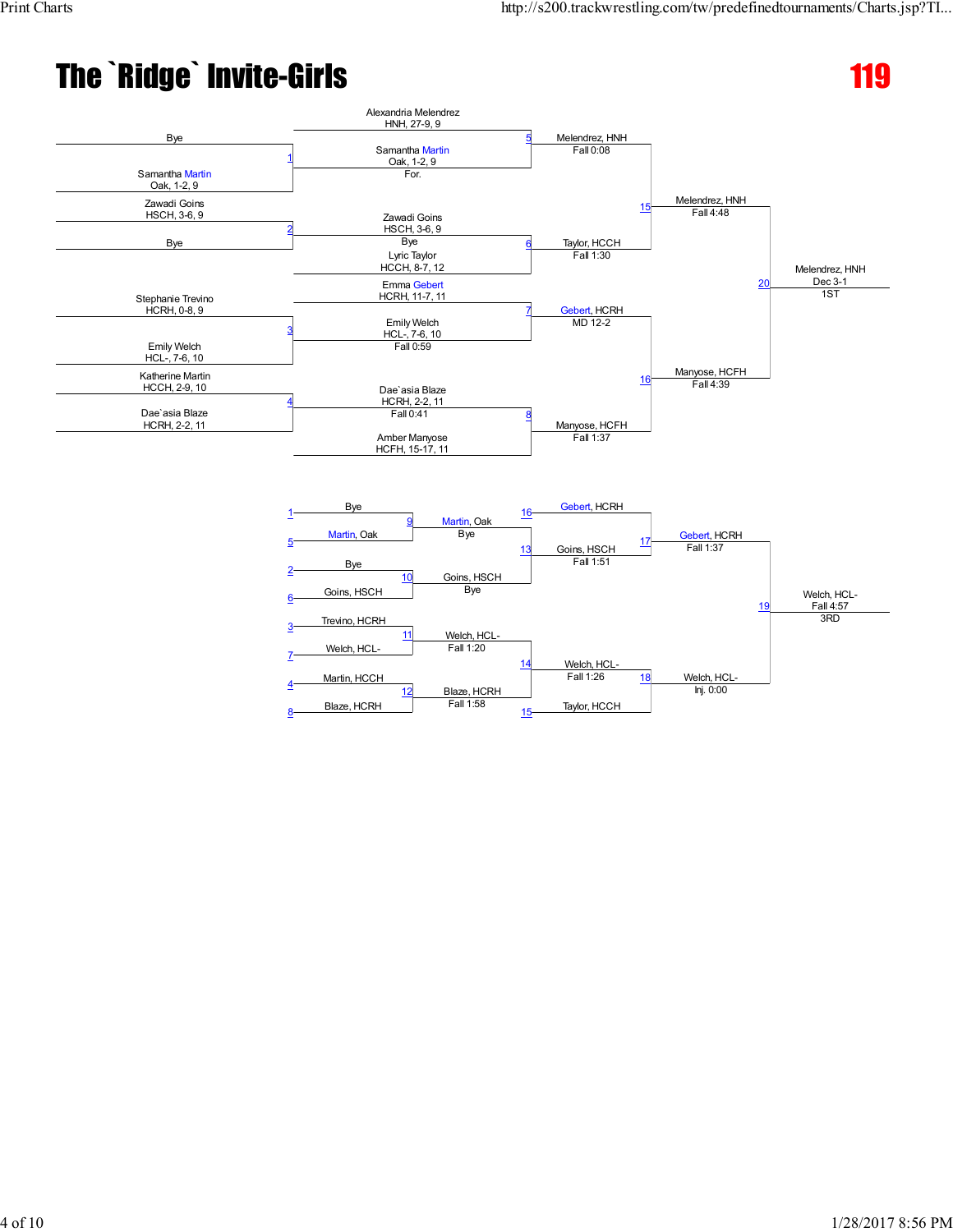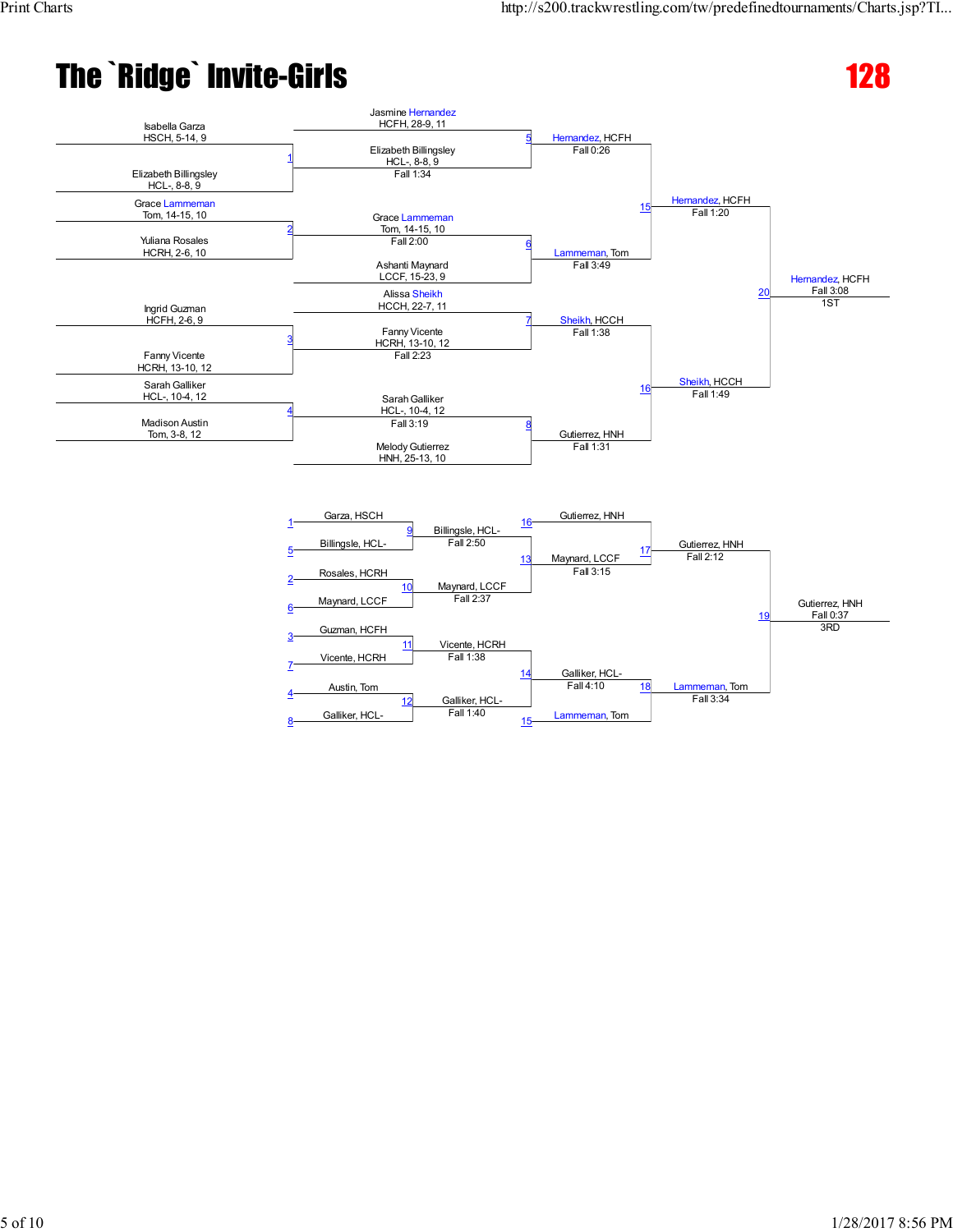

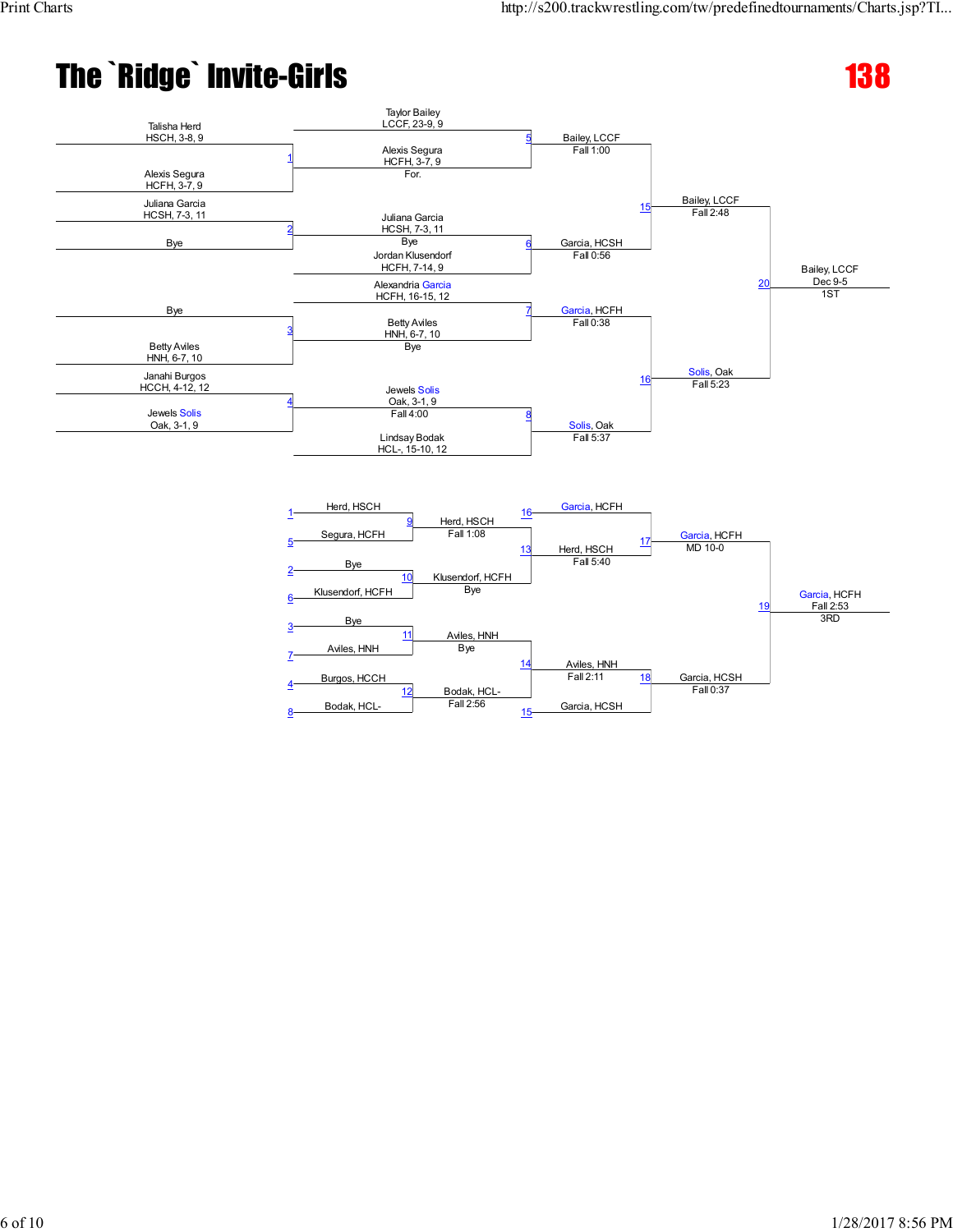

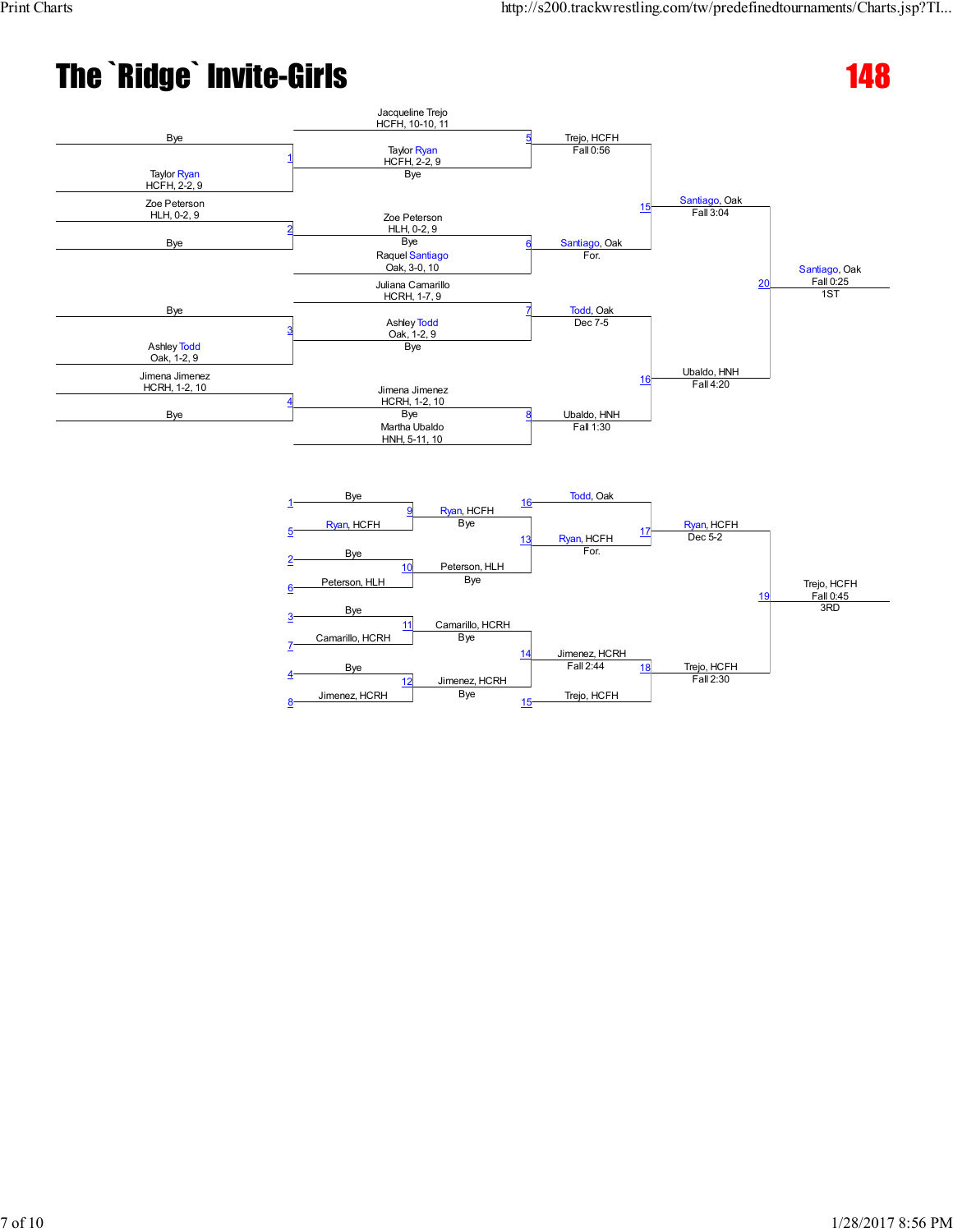

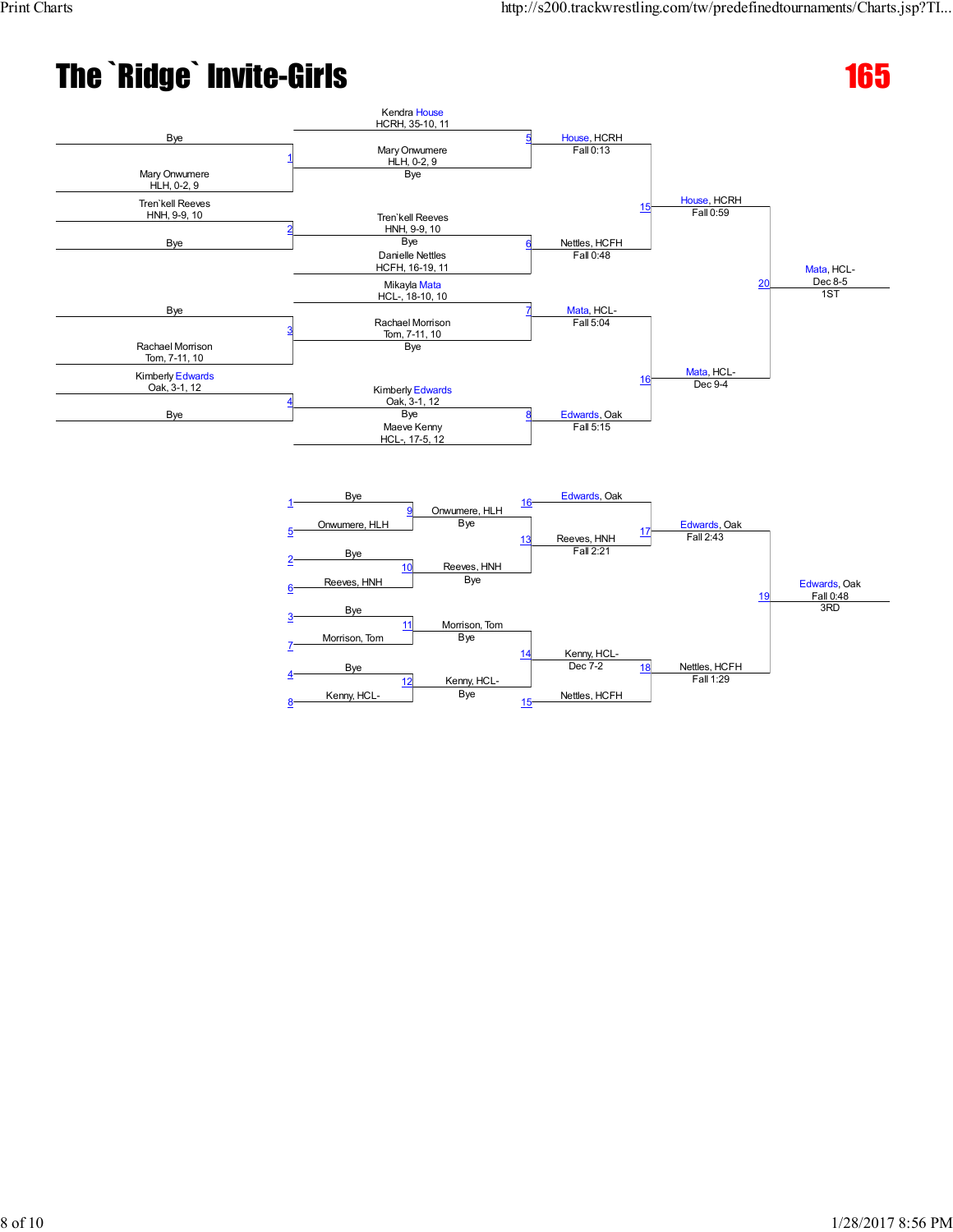